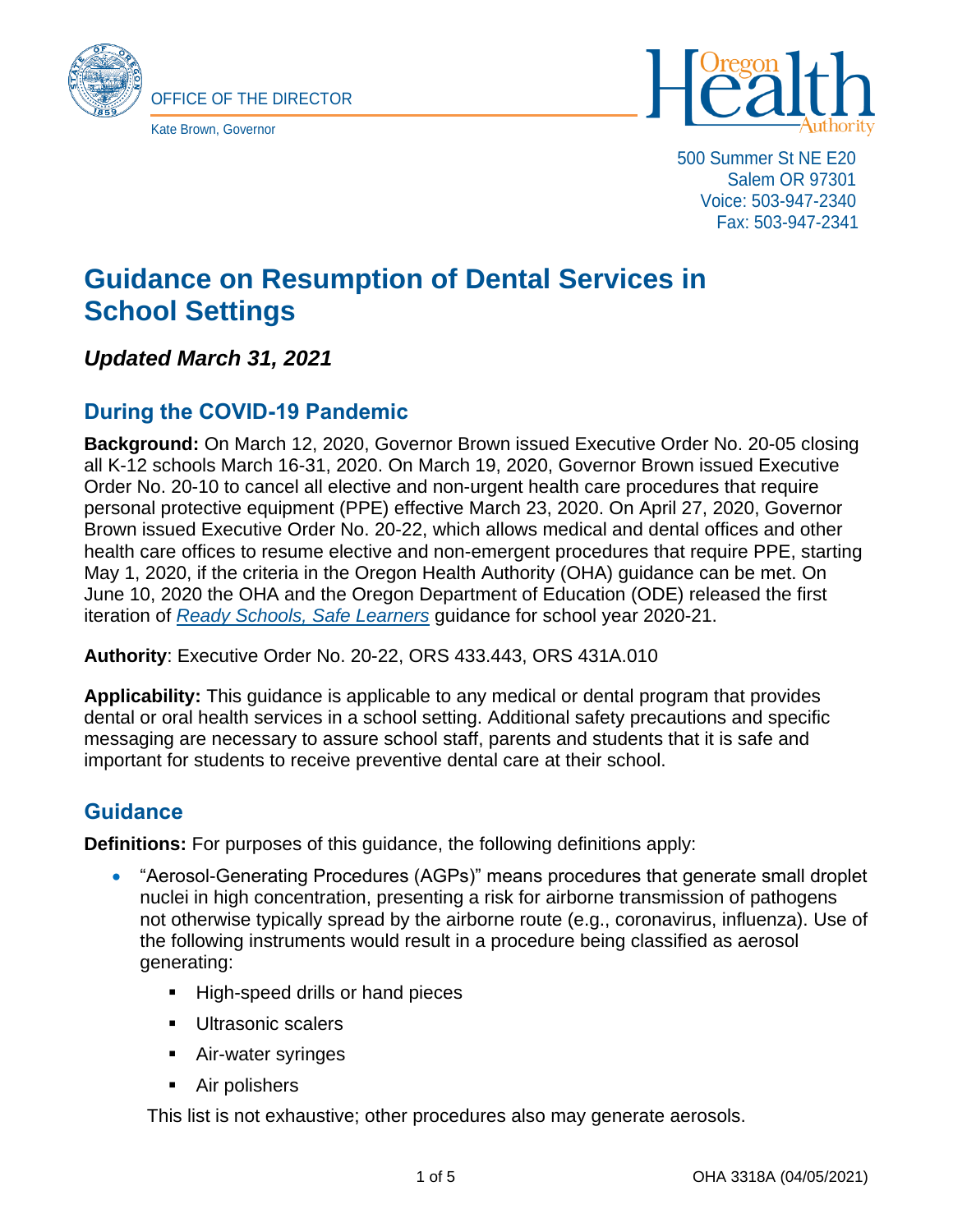- "CDC" means the U.S. Centers for Disease Control and Prevention.
- "Dental service" means any dental or oral health service or procedure provided on school or school district premises but does not mean:
	- Dental services provided in a school-based health center (SBHC).
	- Dental services provided in a mobile dental clinic.
- "DHCP" means dental healthcare provider.
- "Emergency PPE-conserving measures" means a set of strategies used by programs in face of severe PPE shortages.
- "FDA" means the U.S. Food and Drug Administration.
- "LPHA" means Local Public Health Authority.
- "NIOSH" means the National Institute for Occupational Safety and Health which is a part of the U.S. Centers for Disease Control and Prevention (CDC).
- "OSHA" means the Occupational Safety and Health Administration.
- "Open supply chain" means having a contract in place with a vendor that allows for sustained PPE supply with no reliance on local or state government to fulfill PPE requests.
- "Personal protective equipment (PPE)" means medical grade gloves, gowns, face shields, surgical masks, and N-95 respirators or other reusable respirators (e.g., powered air-purifying respirators) that are intended for use as a medical device.
- "Program" means a program that provides dental services for students in a school setting where procedures that require PPE are performed but does not mean:
	- A program that operates under a hospital's license.
- "School nurse" means a registered nurse working within a school setting.
- "Student cohort" means a defined group of students in the school setting, as determined by each school.

# **I. Criteria for programs to provide school dental services**

- A. Avoid AGPs whenever possible.
- B. Adequate PPE supplies.
	- 1. A program must have adequate PPE supplies on hand that have been approved by [NIOSH](https://www.cdc.gov/niosh/npptl/topics/respirators/disp_part/default.html) or [FDA.](https://www.fda.gov/medical-devices/general-hospital-devices-and-supplies/personal-protective-equipment-infection-control) Adequate PPE supplies means:
		- a) Having an adequate 2-week or minimum supply of PPE on-hand appropriate to the number and type of procedures to be performed and days needed to complete services at a school or having an open supply chain.
		- b) Sustaining PPE use for its program workforce in compliance with [Oregon](https://osha.oregon.gov/OSHAPubs/dentistry-ppe.pdf)  [OSHA](https://osha.oregon.gov/OSHAPubs/dentistry-ppe.pdf) rules and without implementing emergency PPE-conserving measures.
		- c) Adhering to [Oregon](https://osha.oregon.gov/OSHAPubs/dentistry-ppe.pdf) OSHA and [CDC](https://www.cdc.gov/oralhealth/infectioncontrol/statement-COVID.html) guidance on recommended PPE use.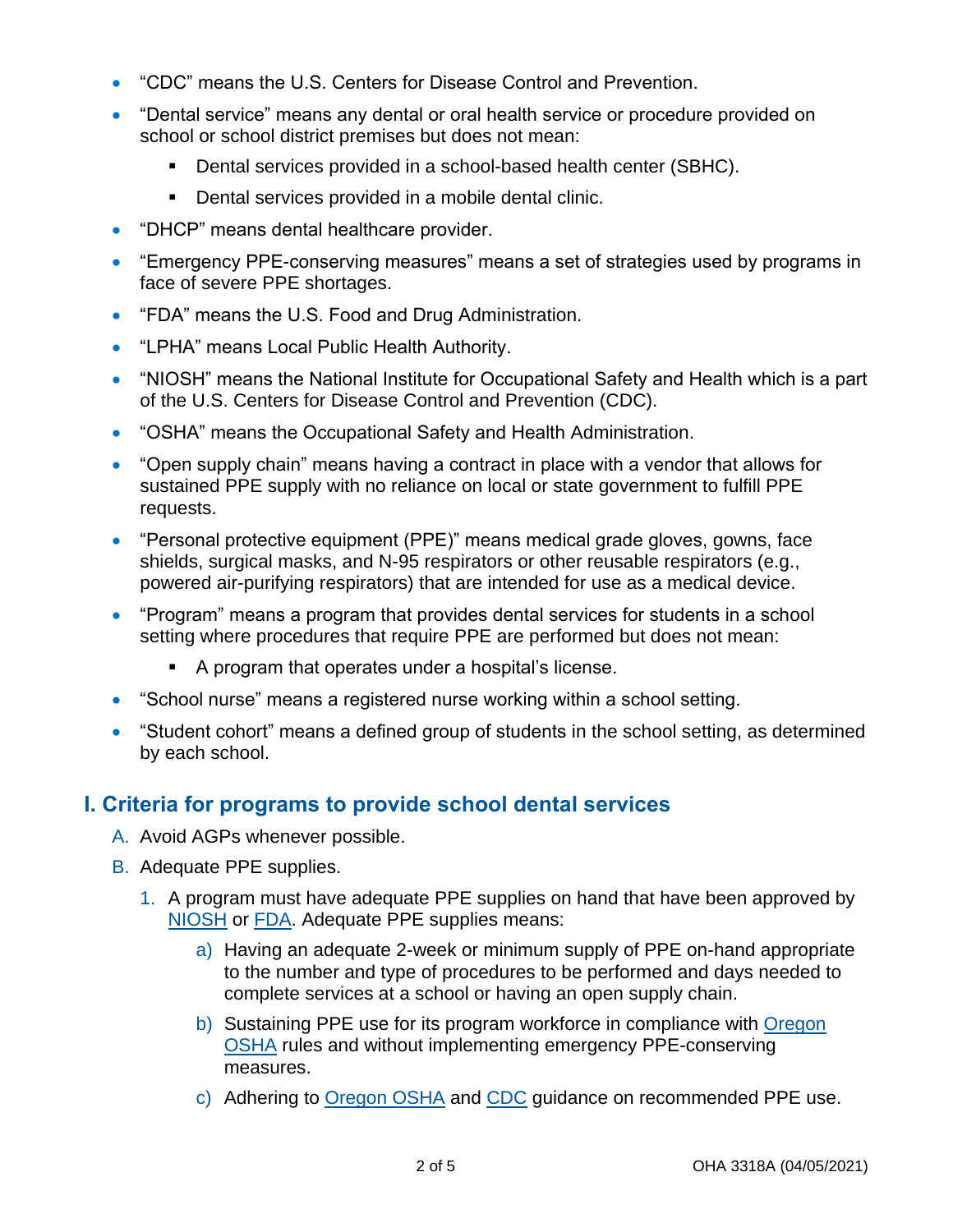**If a temporary disruption threatens the ability of a program to maintain an adequate PPE supply and the program proposes to reuse or extend the use of PPE, it may continue school dental services as long as they are in compliance with OHA's and Oregon OSHA'S co-issued** [Use of Personal Protective Equipment by Dental Personnel in Resource-](https://osha.oregon.gov/OSHAPubs/dentistry-ppe.pdf)[Constrained Settings](https://osha.oregon.gov/OSHAPubs/dentistry-ppe.pdf)**.**

- C. Strict infection control.
	- a) A program must implement and follow strict infection control in accordance with current [CDC guidance.](https://www.cdc.gov/coronavirus/2019-ncov/hcp/dental-settings.html) A program must follow ODE *[Ready Schools,](https://www.oregon.gov/ode/students-and-family/healthsafety/documents/ready%20schools%20safe%20learners%202020-21%20guidance.pdf)  [Safe Learners](https://www.oregon.gov/ode/students-and-family/healthsafety/documents/ready%20schools%20safe%20learners%202020-21%20guidance.pdf)* dental guidance and maintain at least 3 feet of physical distance between students and 6 feet of physical distance between non-oral health screening dental personnel.
		- i. Avoid student lines and minimize any wait time.
		- ii. Avoid mixing of student cohorts.
		- iii. Maintain DHCP cohorts. Assign the same DHCP to the same cohort when providing services.
	- b) Avoid carpeted areas for dental services. To the extent possible, provide dental services on bare uncarpeted flooring, tarps, or portable mats. Clean and disinfect bare floors, tarps, or mats at the end of each service day or, if contaminated, sooner.
	- c) A program must work with the school or school nurse to determine the most appropriate area to complete oral health screenings and dental services.
		- i. Factors to consider in selecting indoor settings for dental services include school HVAC systems, flooring and windowed rooms.
		- ii. Factors to consider in selecting outdoor school settings for dental services include the availability of a covered playground, breezeway or an outdoor tented space with a roof and at least two-to-three walls open to fresh air and program portable equipment.
	- 1. If a program must perform AGPs, it should do so in accordance with guidance provided in [Use of Personal Protective Equipment by Dental Personnel in Resource-](https://osha.oregon.gov/OSHAPubs/dentistry-ppe.pdf)[Constrained Settings.](https://osha.oregon.gov/OSHAPubs/dentistry-ppe.pdf)
		- a) For programs operating multiple chairs and teams in a school, place units at least 6 feet apart. Consider placing a portable barrier between operational dental units when performing AGPs. A portable barrier in the clinical service area must allow disinfection between students receiving AGPs.
		- b) Consult with equipment manufacturer to ensure that filtration systems are appropriate for the size of the clinical services area or space.
	- 2. A program should collaborate with the manufacturer of the program's portable equipment to modify or add additional equipment such as filters, external suction devices, or air purifying devices to ensure maximum aerosol capture and ambient air purification.
	- 3. A program providing dental sealant services must follow stringent infection control in accordance with [OHA Guidance for Certified School Dental Sealant Programs.](https://sharedsystems.dhsoha.state.or.us/DHSForms/Served/le3318.pdf)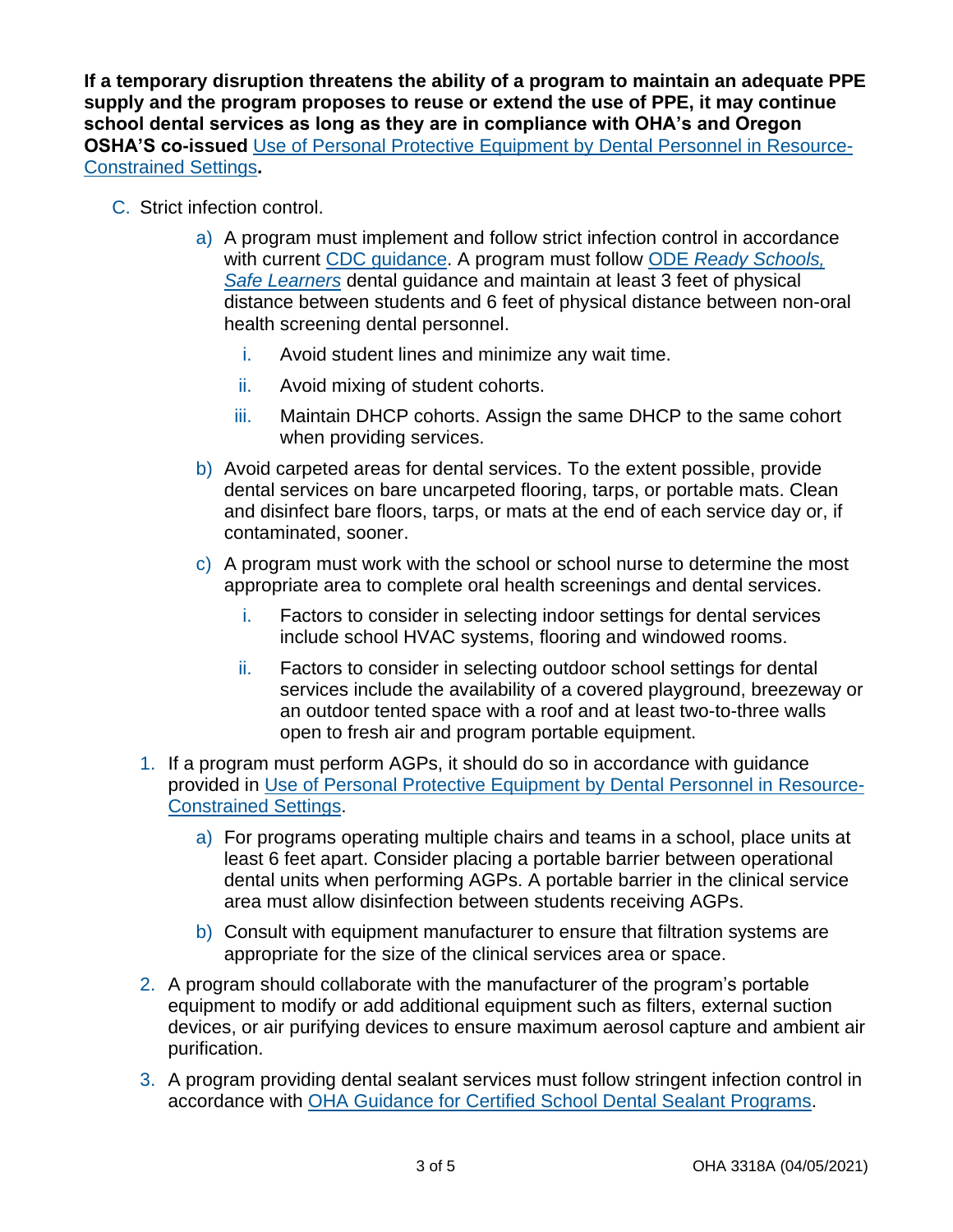# **II. Measured resumption of procedures**

Once a program has met the criteria in Section I of this guidance, the resumption of school dental program services must start slowly and the criteria must be reassessed every two weeks along with the school or school district and LPHA.

- A. Decrease case load volumes to ensure physical distancing of at least 3 feet is maintained between students wearing face coverings and at least 6 feet is maintained between students not wearing face coverings and program staff and among program staff whenever possible.
	- 1. A program must maintain at least 3 feet of physical distancing between each student and at least 6 feet of physical distance between program staff when implementing school-wide or classroom oral health screenings.
	- 2. When providing AGPs, a program should implement, to the extent possible, physical distancing measures within the clinical service area.
- B. In order to maintain or expand an increased volume, a program must continue to meet all items in Section I of this guidance. Certified school dental sealant programs must follow guidelines in the [OHA Guidance for Certified School Dental Sealant Programs.](https://sharedsystems.dhsoha.state.or.us/DHSForms/Served/le3318.pdf)
- C. A program must have and follow a plan and collaborate with a school to reduce or stop school dental services if a surge/resurgence of COVID-19 cases occurs in the school community or if any of the criteria in Section I of this guidance cannot be met. A program must provide the school nurse, school district, LPHA, or OHA with a copy of this plan, upon request.
	- 1. A program must create a process to respond to a school or DHCP coronavirus outbreak.
- D. A program must maintain a daily list of students who have received services. The program must provide the list, upon request, to the school nurse or LPHA. Each day, a program should collaborate with the school to provide services to established student cohorts, following the school's or district's protocols outlined in their *[Operational](https://www.oregon.gov/ode/students-and-family/healthsafety/Pages/2020SYDistrictPlanningLinks.aspx)  [Blueprint for Reentry](https://www.oregon.gov/ode/students-and-family/healthsafety/Pages/2020SYDistrictPlanningLinks.aspx)*.
	- 1. The program must provide the list to the appropriate public health officials for the explicit purposes of contact tracing or other emergency public health responses. A program must still follow [FERPA privacy requirements,](https://www2.ed.gov/policy/gen/guid/fpco/ferpa/index.html) as they pertain to education records.
- E. A program must have a referral system in place for follow-up dental care needs. If access to dental care is unavailable, the program must maintain a referral log of students needing additional dental care and follow-up once dental care becomes available.
- F. A program must strongly consider and balance the risks and benefits for program providers and students at higher risk of contracting COVID-19, such as those providers over age 60 or providers or students with compromised immune systems or those with poor lung and heart function.
- G. A program must utilize enhanced COVID-19 risk screening of students and program staff, including but not limited to: